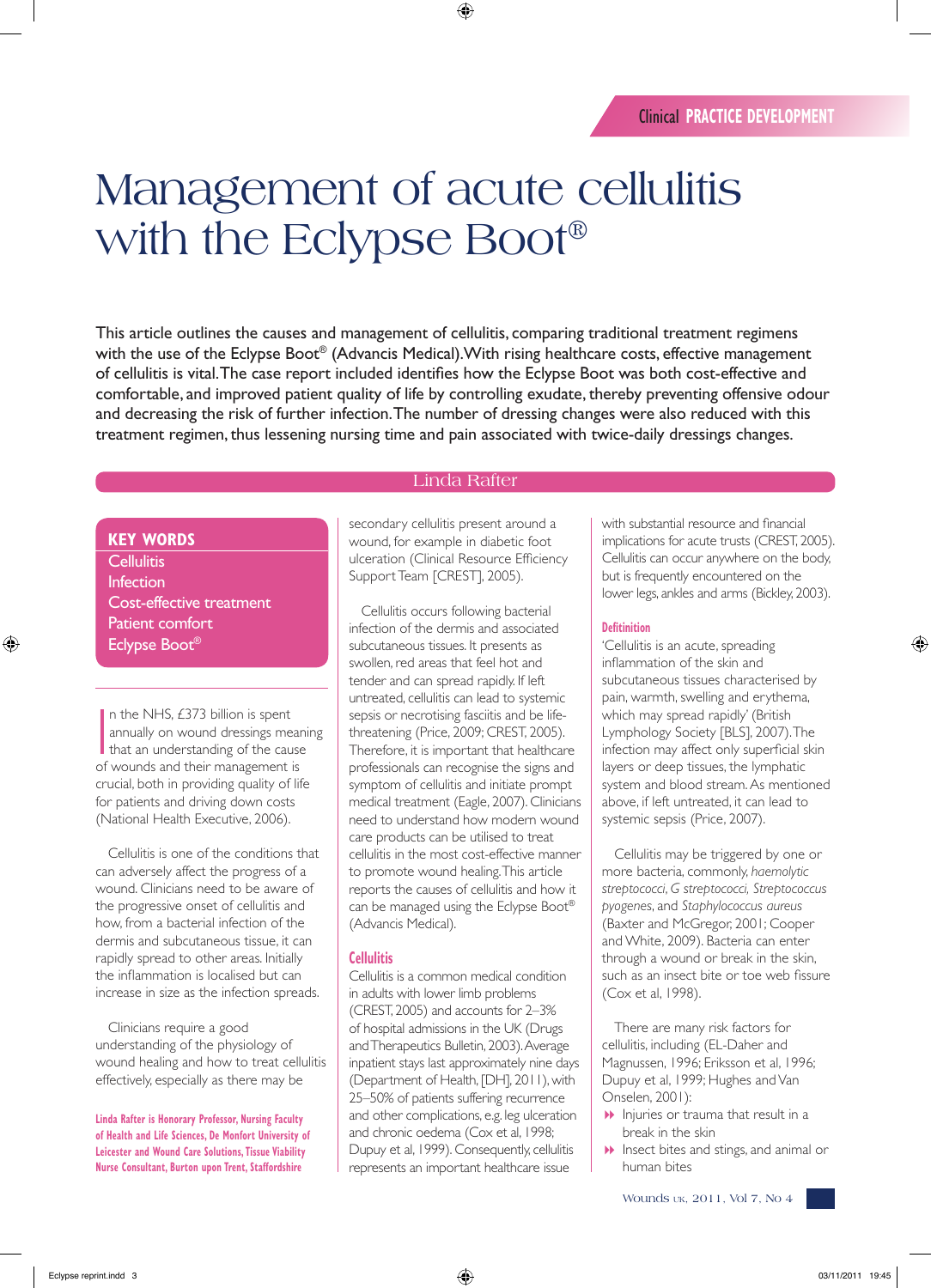- 8 Chronic recurrent fungal infection of the feet and toes, such as athlete's foot, or tinia pedis
- $\blacktriangleright$  Peripheral arterial disease
- $\blacktriangleright$  Varicose eczema
- $\blacktriangleright$  Leg ulceration
- **Diabetes mellitus**
- **1** Lymphatic insufficiency, poor lymphatic drainage
- $\blacktriangleright$  Liver disease such as chronic hepatitis or cirrhosis
- **D** Obesity
- $\blacktriangleright$  Chronic skin disorders such as eczema or psoriasis, which result in breaks or dry, flaky skin that may provide an entry point for bacteria
- $\blacktriangleright$  Infectious diseases that cause skin lesions such as chicken pox
- $\blacktriangleright$  Infections related to surgical procedures
- **Burns**
- $\blacktriangleright$  Foreign objects in the skin, e.g. intravenous cannula, drainage tubes, percutaneous endoscopic gastrostomy (PEG) feeding tubes and orthopaedic pins
- $\blacktriangleright$  Infection of the bone beneath the skin
- **B** Weakened immune system or immunosuppressive or corticosteroid therapy may lead to more vulnerability to infection.

Patients with cellulitis may present with inflammation, heat, redness and pain (Nowak and Handford, 2000). Initially the inflammation is localised, but increases as the infection progresses. When this occurs, the patient can be systemically unwell and the skin appears to be tight and glossy (Price, 2009). *Table 1* outlines the four clinical classes of cellulitis (CREST, 2005).

Following an episode of lower limb cellulitis, around 7% of patients develop chronic oedema and some persistent leg ulceration. Twenty-nine percent of patients develop recurrence within a mean of three years, with venous insufficiency being the most common cause (CREST, 2005).

## **Management of cellulitis**

There are four classes of cellulitis, although this can vary depending on whether cellulitis is wet or dry (see *Table 1*).

# **Table 1**

#### **Clinical classes of cellulitis**

| Class 1                                                                                                                                                         | Class II                                                                                                                                                                                                                                         | <b>Class III</b>                                                                                                                                                                                                                                                                                                               | <b>Class IV</b>                                                                                                          |  |  |
|-----------------------------------------------------------------------------------------------------------------------------------------------------------------|--------------------------------------------------------------------------------------------------------------------------------------------------------------------------------------------------------------------------------------------------|--------------------------------------------------------------------------------------------------------------------------------------------------------------------------------------------------------------------------------------------------------------------------------------------------------------------------------|--------------------------------------------------------------------------------------------------------------------------|--|--|
| Patients have no signs<br>of systemic toxicity,<br>or uncontrolled<br>comorbidities and can<br>be managed with oral<br>antimicrobials on an<br>outpatient basis | <b>Patients systemically</b><br>ill or systemically<br>well, but have a<br>comorbidity such as<br>peripheral vascular<br>disease, chronic<br>venous insufficiency or<br>morbid obesity which<br>complicates or delays<br>resolution of infection | Patients may have a<br>significant systemic<br>complication such<br>as acute confusion,<br>tachycardia,<br>tachypnoea,<br>hypertension or be<br>unstable.<br>Systemically well but<br>have a comorbiditiy<br>that may interfere with<br>response to therapy,<br>or have threatening<br>infection due to<br>vascular compromise | <b>Patient develops</b><br>sepsis syndrome or<br>severe life-threatening<br>infections, such as<br>necrotising fasciitis |  |  |

#### **Dry cellulitis**

Dry cellulitis should not be cleansed as, being erythematous, oedematous and acutely painful and inflamed, this will increase the risk of infection (Beldon and Burton, 2005). The demarcated area of the cellulitis should be outlined with an indelible pen to monitor progress or regression (Beldon and Burton, 2005; Eagle, 2007). The pen should always be thrown away in line with infection control policies.

Due to inflammation, cellulitis can be very painful and pain assessment is vital (McCaffery and Beebe, 1989). A detailed history and physical examination should also be performed by an experienced clinician and appropriate analgesia prescribed. Regular usage may need to be reinforced in elderly patients (Gloth, 2011). As oedema resolves, the skin becomes wrinkled and often sloughs away. Thus, it is important to apply simple emollients to moisturise the skin when any blistering has resolved (Beldon and Burton, 2005).

#### **Wet cellulitis**

The main complication with wet cellulitis is how to control the exudate and reduce the resulting maceration. The range of dressings and devices available for the treatment of grossly

oedematous limbs is limited, owing to the size of the limb and the amount of fluid leaking from the blistering. Dressings available include foams, alginates, Hydrofiber and composite dressings. However, with copious amounts of exudate being produced, these dressings quickly become saturated and heavy, which causes them to slip and pull on the skin resulting in more trauma and an increased risk of infection (Hodgson, 2010).

In the author's experience, an alternative dressing regimen would be to use a non-adherent contact layer, e.g. Urgotul® (Urgo Medical), with an inexpensive absorbent layer, such as a surgical dressing pad. The contact layer should be left *in situ* for four days, changing the outer layers when saturated to avoid an increase in the risk of infection and the development of odour, which can be unpleasant and embarrassing for the patient.

Elevation of the lower limb is essential for both dry and wet cellulitis, as is plenty of rest (Price, 2009). The foot of the bed should be elevated and the patient needs to understand the importance of this to reduce the swelling and oedema. Ideally, a profiling bed frame allows the patient to sit up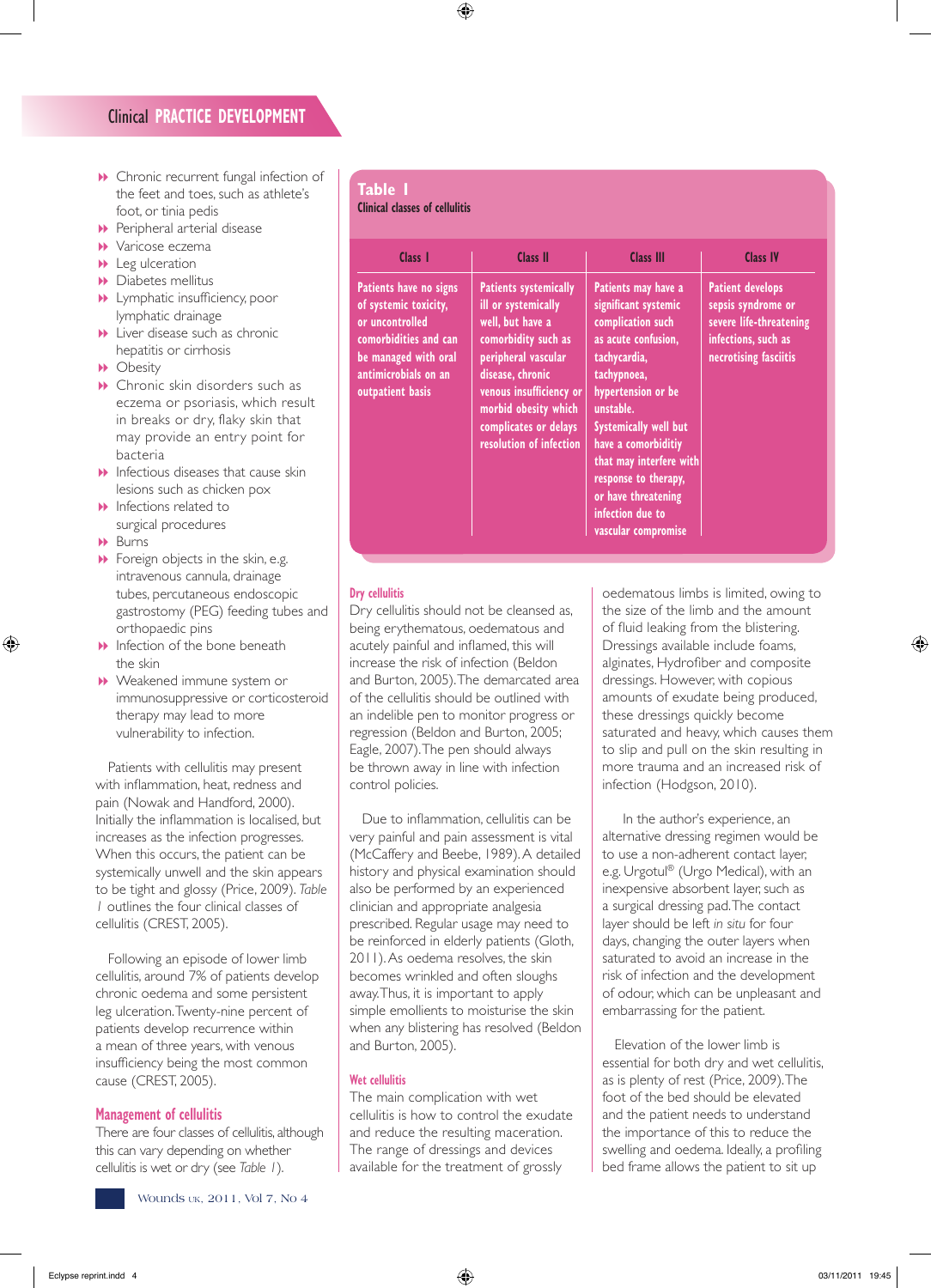and elevate their lower legs. All patients should be encouraged to mobilise to and from the toilet to prevent deep vein thrombosis (DVT) and loss of mobility. Dorsiflexion foot exercises will also assist in reducing oedema by activating the calf pump (Hofman, 1998). Patients' pain must be managed with anti-inflammatories and paracetamol at regular intervals (four-hourly), to reduce pain and inflammation.

After a full assessment, antibiotic therapy is dependent upon the causative organism. Common treatment regimens use a combination of benzylpencillin (unless the patient is allergic ) and a broad-spectrum antibiotic such as flucloxacilin. Antibotics may initially be given intravenously, and then orally once they take effect (Beldon and Burton, 2005). However, reference should always be made to the local and national antibiotic prescribing policies, for example, the BLS who recommend long-term use of prophylactic strategies to reduce the number and severity of infections in lymphoedema patients for those experiencing more than two episodes of cellulitis within 12 months (BLS, 2007; Badger et al, 2009).

# **Eclypse Boot**

The Eclypse boot dressing is an innovative super-absorbent dressing ergonomically designed to fit around the lower limb area. It uses superabsorbent technology to allow for maximum fluid and exudate handling. The dressing contains a rapid wicking layer and 12 individual super-absorbent compartments, which lock away fluid into the dressing, reducing maceration and preventing infection from fluid leaking back onto the skin. This helps to further reduce unpleasant odour.

The backing layer is a waterresistant barrier which also prevents strikethrough. This, combined with a high moisture vapour transfer rate (MVTR), allows breathability and prolongs wear time. The pre-shaped boot allows easy application, which helps to reduce nursing time at dressing changes. The boot is secured with toeto-knee bandaging, allowing the product to fit most shapes and sizes of leg (Godar and Guy, 2010; Hodgson, 2010).

**Case report of a patient with wet cellulitis**

Mrs B presented on the 4 April, 2010 with cellulitis up to the inner thigh of her right leg. She was known to have atrial fibrillation, type 2 diabetes (for five years) and had been a smoker for 20 years, although she had now given up. Mrs B lived on a farm with her husband and son where she was exposed to insect bites, which may have been the source of the cellulitis infection.

At initial assessment four days after her admission (8 March, 2011), she had large purple blisters on her right lower leg and in some areas these were filled with fluid. Her cellulitis was recorded as being severe class III according to the CREST classification system (CREST, 2005) (*Figure 1*). Her foot was purple on the forefoot with cellulitis present in the demarcated area. It could be seen from the outlined area that the cellulitis had resolved a little since her admission four days previously. Blisters were leaking a great deal of fluid, the swab results demonstrated normal skin flora and her blood cultures were found to be negative. She rated her pain level as 7 (dreadful) on the McCaffery scale (McCaffery and Beebe, 1989). Her blood results included:

- Serum albumin 31
- **B** Haemoglobin 10.8
- $\blacktriangleright$  Raised white cell count of  $15 \times 10^9$ /l, indicating an infection (the normal level is  $4-11 \times 10^9$  /l).

She was being managed on a profiling bed frame to enable her to elevate her legs as high as possible, and pressure reduction was provided by an Alpha Xcell mattress (Arjo

Huntleigh) with regular 2–4-hourly repositioning.

The author advised the use of Urgotul dressings as a contact layer, with an Eclypse Boot secured with toe-to-knee bandaging. These were only removed if Mrs B became pyrexial, indicating that treatment was ineffective, for example, if she was on inappropriate antibiotics. The author advised changing the Eclypse boot dressing every four days as she found the dressing had the capacity to effectively manage the amount of exudate generated during this timescale.

Mrs B's lower legs were elevated on a profiling bed frame. Although the lower legs need to be elevated as high as possible above the heart, she had cardiac problems, therefore, her legs were only elevated as high as was clinically tolerated. The dietician also introduced a high protein diet to help promote wound healing.

On re-assessment at week seven (she was still in hospital), Mrs B felt considerably better and was mobilising around the ward and experiencing less pain. She could see that the cellulitis was resolving and that wound healing was taking place. She commented that once she had started treatment with the Eclypse Boot she had found the management of her cellulitis less painful and far more comfortable than with the previous conventional dressings. She was delighted not to be in a wet bed and the reduction in odour had restored her dignity and she was less embarrassed when she had visitors. She still had a purple blistered lower leg, filled in some areas with fluid, but this was starting to resolve. Her foot was dark pink on



**Figure 1. Cellulitis to the right leg at initial presentation.**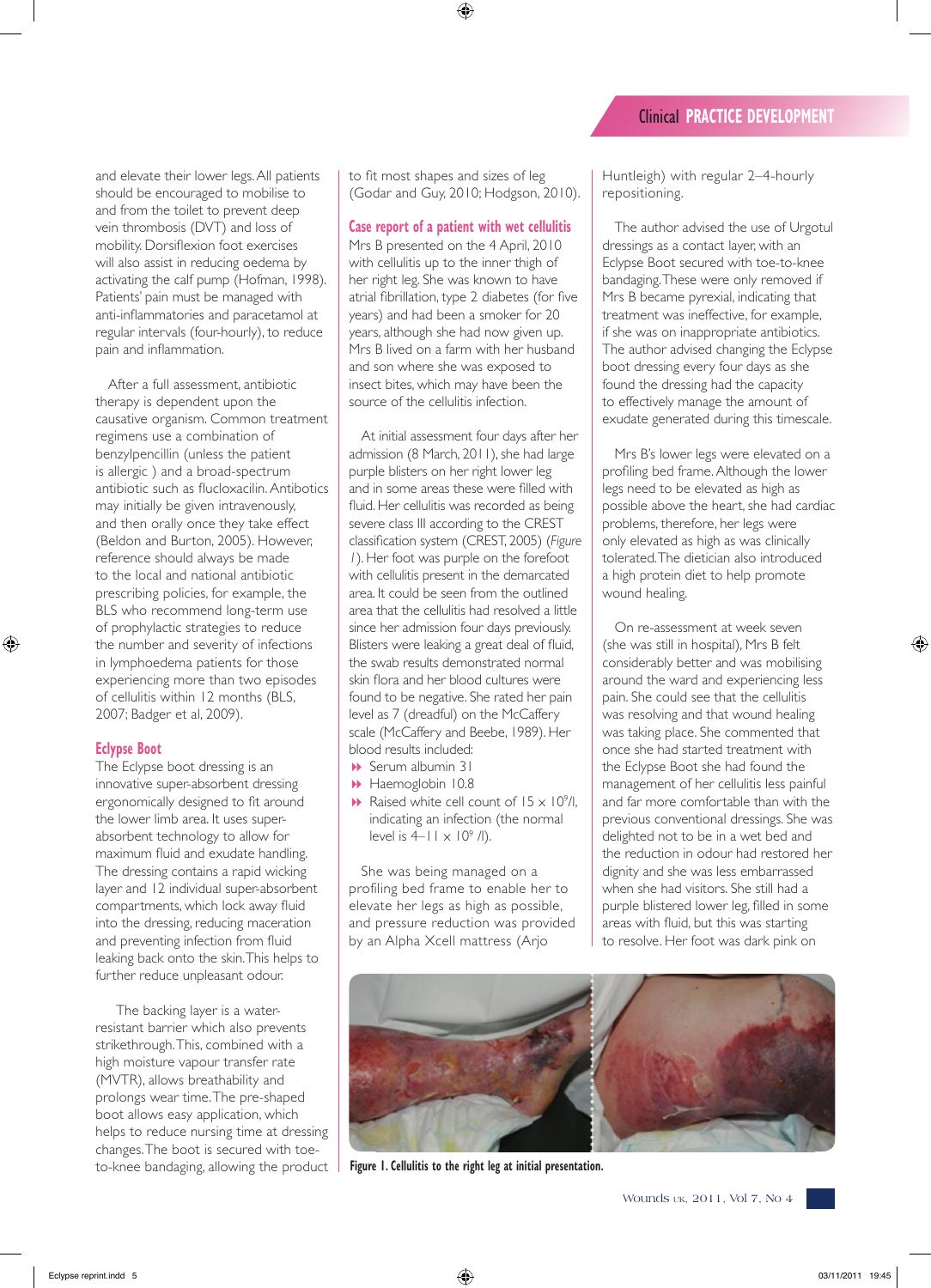# Clinical **PRACTICE DEVELOPMENT**

the forefoot and the redness from the cellulitis had both substantially reduced in size and was now a paler red.

Two distinct small full-thickness ulcers were apparent:

- **B** Left lateral malleolus: 50% pink and 50% yellow tissue, measuring 1x1cm
- Mid-outer calf: 50% pink and 50% yellow tissue.

The surrounding flaky skin required washing to remove the dead skin cells and moisturising. Pain was now rated at level 3 on the McCaffery scale. Her blood results were:

- **B** Serum albumin 32
- **B** Haemoglobin10.3

 $\blacktriangleright$  White cell count  $7 \times 10^9$ /l. These results indicated that the infection was resolving.

Mrs B remained on a profiling bed frame with her legs elevated to reduce the oedema, with an alternating mattress.

#### **Patient review**

On the 14 April, 2010, the care pathway was changed and only her lower leg was now soaked in a bowl, with aqueous cream being applied to the dry flaky skin. Aquacel® (ConvaTec) and Biatain®(Coloplast) were applied to the blistered area that was still wet.

The Eclypse was no longer required at this point as the exudate levels had been reduced. The Biatain foam was secured with toe-to-knee bandaging and reapplied every 48 hours.

The staff were advised by the author to continue to elevate Mrs B's legs and that she should be mobilised from the bed around the ward and not sat in her chair as her lower limbs would not be elevated high enough to aid venous return.

It was not possible to perform an ankle brachial pressure index (ABPI) assessment as there was still oedema present, which would have prevented a successful reading.

The complete dressing change time for treating both of the patient's legs was reduced from approximately one hour with the old regimen to 30 minutes or less as staff become more accustomed to using the Eclypse boot. The cost of care for the Eclypse boot dressing is shown *Table 2* 

The previous dressing regime involved the patient undergoing changes twice a day, mainly due to strikethrough and the cost of this more labour intensive

method is shown in *Table 3*. Additionally, each time dressings are removed, this potentially increases the risk of secondary infection. This means that the traditional method may not be a cost-effective way of treating patients with cellulitis or leg ulcers. The labour cost-saving in the case reported here by using the Eclypse Boot of £854.36 is significant. In addition, the patient was not put through the discomfort of having twice-daily dressing changes.

#### **Conclusion**

It is important that clinicians are ablew to recognise the symptoms of cellulitis in order to instigate an effective treatment regimen. With today's financial constraints on the health service, it is important to employ costeffective treatments that deliver high standards of nursing care and effective patient outcomes.

While this is only one case report, it demonstrates that the Eclypse Boot is both a cost-effective and comfortable treatment regimen for a debilitating and painful condition. In this case, the patient's dignity was restored with the decrease in offensive odour, resulting in a considerable improvement in her quality of life,

| Cost of the care pathway using the Eclypse Boot |                                          |                                            |                                                              |                                |                                  |                                                                   |                                           |                |
|-------------------------------------------------|------------------------------------------|--------------------------------------------|--------------------------------------------------------------|--------------------------------|----------------------------------|-------------------------------------------------------------------|-------------------------------------------|----------------|
| <b>Type of dressing</b>                         | <b>Number of</b><br>days on<br>treatment | <b>Frequency</b><br>of dressing<br>changes | Number of<br>dressings<br>used at each<br>dressing<br>change | <b>Unit dressing</b><br>cost   | <b>Total cost</b><br>of dressing | HCA costs, band 2<br>half-hourly rate                             | Nursing time, band 5,<br>half-hourly rate | Grand<br>total |
| <b>Urgotul</b>                                  | 39                                       | <b>Every four</b><br>days                  | 8 sheets                                                     | £3.10, 80<br>sheets @<br>£3.10 | £248                             | 10 dressing changes @<br>£5.15 per half-hourly<br>rate = $£51.50$ | 10 dressing changes @<br>$£8.56 = £85.60$ |                |
| <b>Eclypse Boot</b>                             | 39                                       | <b>Every four</b><br>days                  | I boot                                                       | £13.54, 10<br>@ £13.54         | £135.40                          |                                                                   |                                           |                |
| <b>Biatain to</b><br>upper thigh                | 39                                       | <b>Every four</b><br>days                  | I foam                                                       | £4.86, 10 $@$<br>£4.86         | £48.60                           |                                                                   |                                           |                |
| <b>Total</b>                                    | 39                                       |                                            |                                                              |                                | £432                             | £51.50                                                            | £85.60                                    | £569.10        |

# **Table 2**